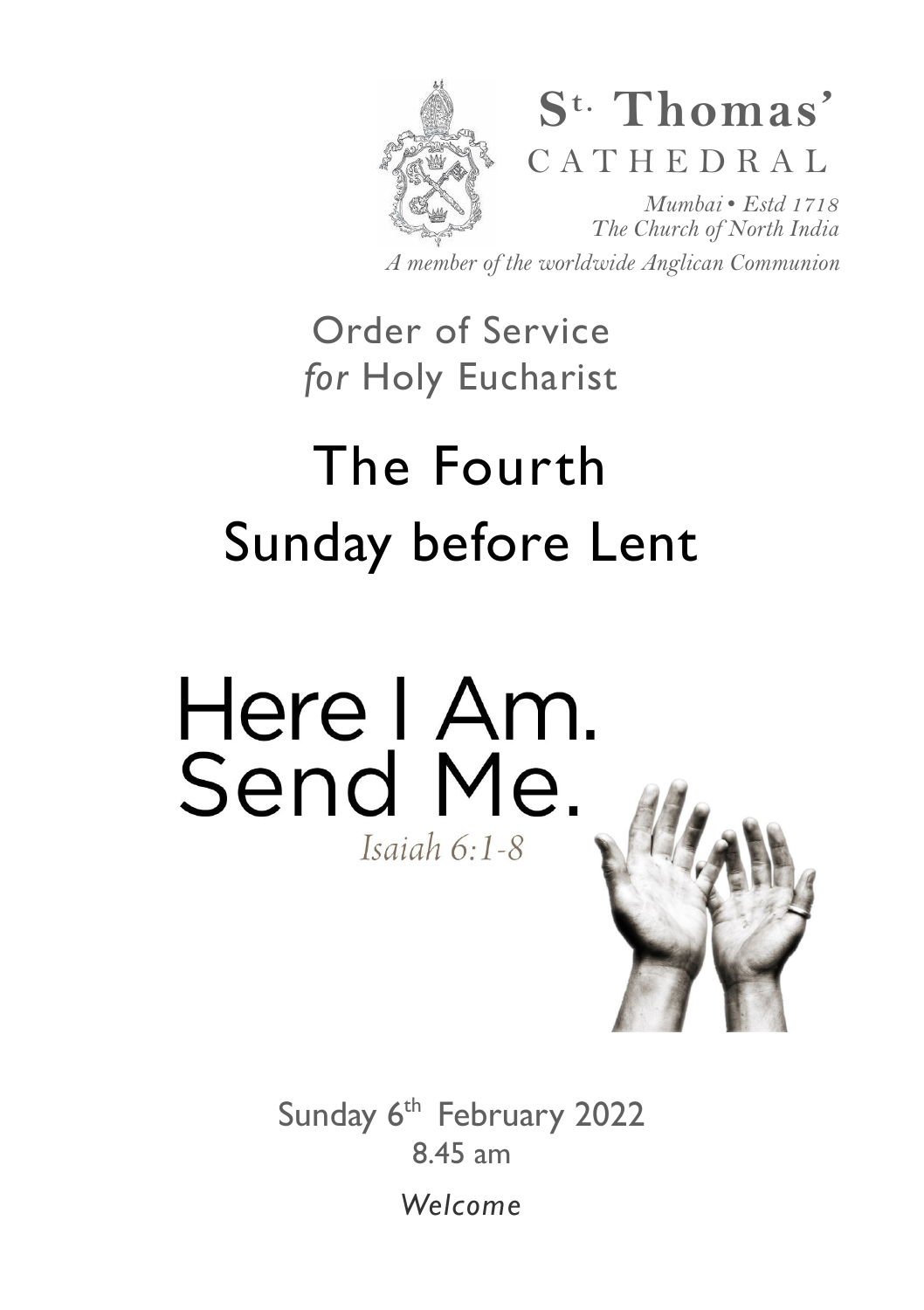*"Here I am, send me"* Reflections on Isaiah 6: 1 - 8

The story of Isaiah's prophetic call is one of the most cinematic stories in the Bible, and at first glance, it might seem inaccessible. After all, most of us don't see flying seraphs when we pray, or receive absolution via tongs and live coals.

As Christians, we rightly hold God's otherness and God's closeness (God's transcendence and God's immanence, to use more "churchy" words) in tension, trying our best to honour both. But I wonder sometimes if I lean so hard into God as counsellor and friend, that I forget God's vast and mysterious *otherness*.

Would we take worship, prayer, and confession more seriously if we trusted the raw and brutal power of Isaiah's vision? How would I respond if a seraph brought a live coal to my lips? How carelessly or reverently do I walk into church and sing, "Holy, holy, holy" on Sunday mornings? Would I walk the planet differently if I really believed the seraph's declaration that "the whole earth is full of God's glory?"

After Isaiah receives absolution, he hears God's ringing call: *"Whom shall I send? Who will go for us?"* Freshly forgiven and zealous to serve, Isaiah responds with enthusiasm: *"Here am I! Send me!"*

There's a price to pay when we say "yes" to God. What matters after the "yes" is: Truthfulness. Long-suffering. Patience. What matters is believing wholeheartedly in the divine economy of stumps and seeds. Because this is how God works. Out of the tiny, the hidden, and the barely discernible, God's life springs. The wasteland becomes the garden. The stump becomes a mighty tree. God takes the palette of dread and desolation, and turns it riotous with colour.

It might not happen soon. We might not see it in our lifetimes. But the vision remains, and its promise sustains, enlivens, and fills us. Dare we trust the God of mere seeds?

Isaiah *sees the Lord,* and everything changes in the wake of that seeing. The changes aren't easy, safe, or uniformly comforting. But they are *good.* May our seeing and our changing be for good, too.

The congregation is asked to join in all text printed in **bold**.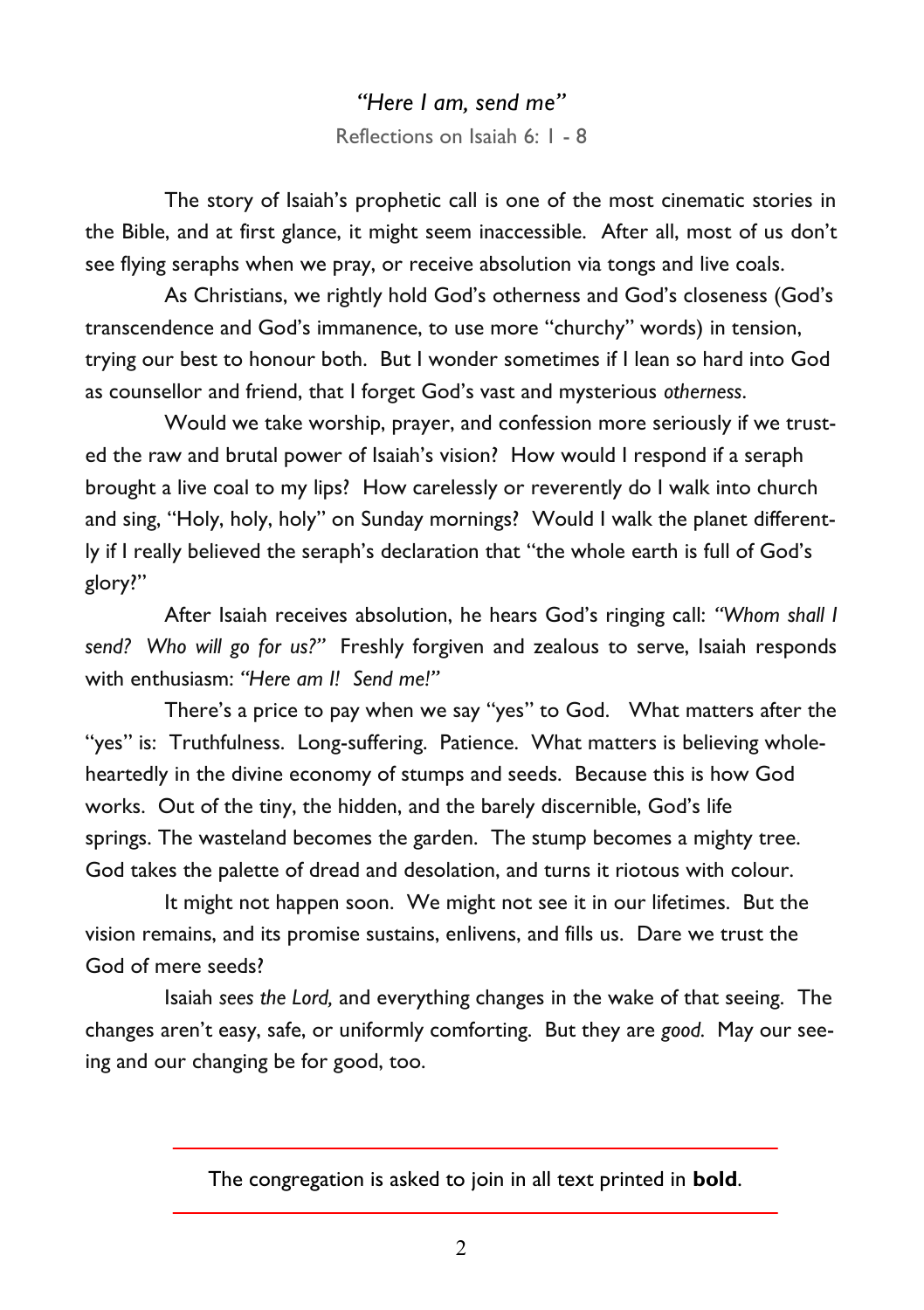# Order of Service

# The Gathering

#### Voluntary

Prelude and Fugue in C Minor J. S. Bach, *BWV 549* (1685 - 1750) "Let us break bread together" *Spiritual*, arr. Charles Callahan (b. 1951)

*All keep silence and prepare for worship.* 

Introit

*Sung by the cantors* 

We worship and adore Thee, bowing down before Thee, songs of praises singing, hallelujah ringing.

#### *All STAND*

## Opening Acclamation

*Led by the Presbyter from the West Door* 

| Presbyter | Holy, holy, holy is the Lord of hosts;<br>the whole earth is full of His glory. | Isaiah 6:3 |
|-----------|---------------------------------------------------------------------------------|------------|
| All       | The Lord of hosts is with us.                                                   |            |
| Presbyter | Let us lift up our hearts!                                                      |            |
| All       | We lift them up to the Lord!                                                    |            |
| Presbyter | God asks us, "Whom shall I send?"                                               |            |
| All       | "Here am I! send me!"                                                           |            |

*All join in singing the hymn at the procession. Turn over.*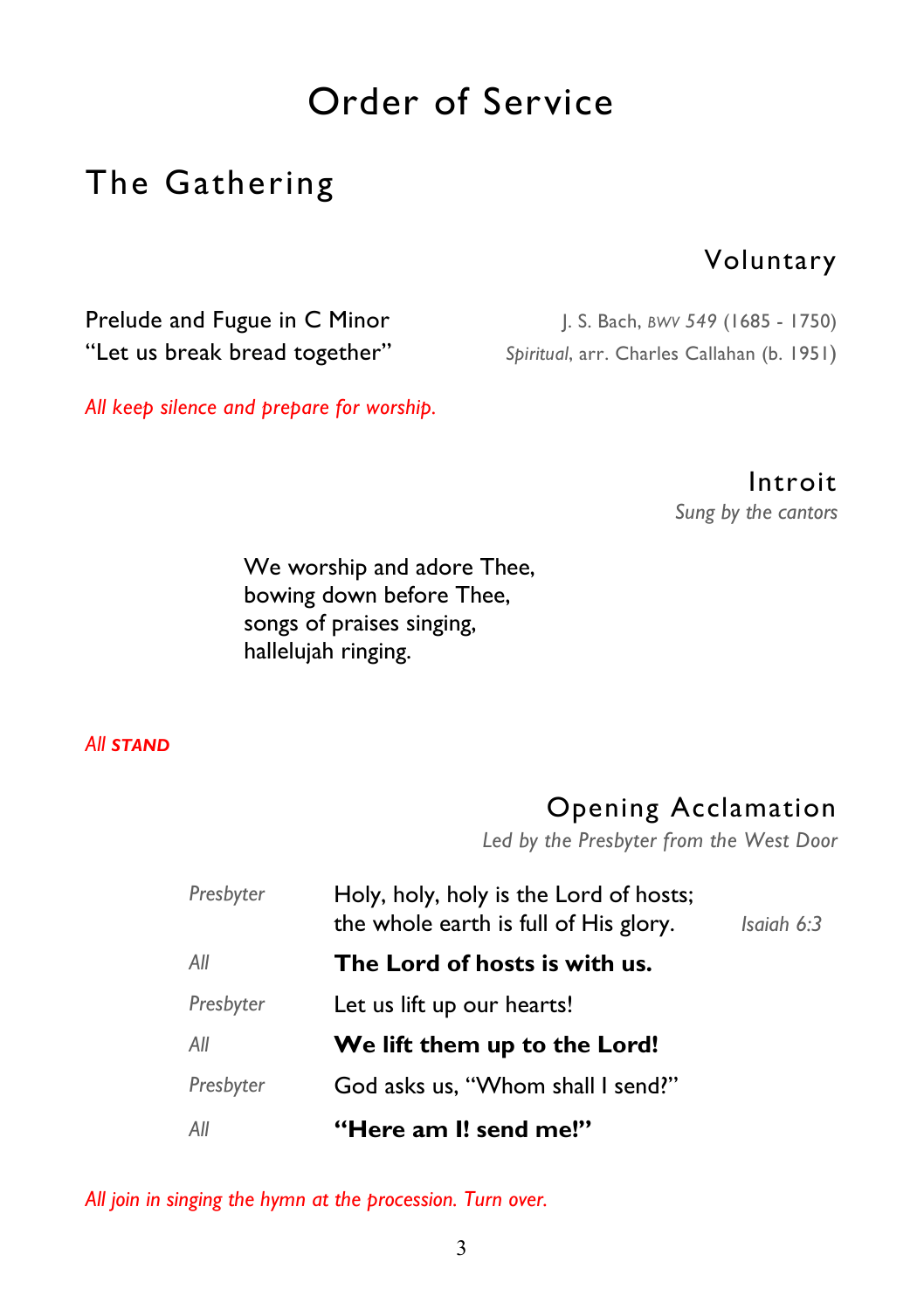**Christ the Lord is risen again, Christ hath broken every chain. Hark, angelic voices cry, singing evermore on high,** 

 **Alleluia.** 

| $2$ He who gave for us his life,   | $4$ He who slumbered in the grave |
|------------------------------------|-----------------------------------|
| who for us endured the strife,     | is exalted now to save;           |
| is our Paschal Lamb today;         | now through Christendom it rings  |
| we too sing for joy, and say       | that the Lamb is King of kings.   |
| Alleluia.                          | Alleluia.                         |
| $3$ He who bore all pain and loss  | $5$ Now he bids us tell abroad    |
| comfortless upon the Cross,        | how the lost may be restored,     |
| lives in glory now on high,        | how the penitent forgiven,        |
| pleads for us, and hears our cry:  | how we too may enter heaven.      |
| <b>Alleluia</b>                    | Alleluia.                         |
| $^6$ Thou, our Paschal Lamb indeed |                                   |

 **Thou, our Paschal Lamb indeed, Christ, thy ransomed people feed; take our sins and guilt away: Let us sing by night and day Alleluia.** 

*Words:* M. Weisse (c. 1480 - 1534) *Tune:* WÜRTTEMBERG

Melody from Hundert Arien, 1694

*Please be SEATED*

✠ *The Service begins on page 350 of the Book of Common Prayer* ✠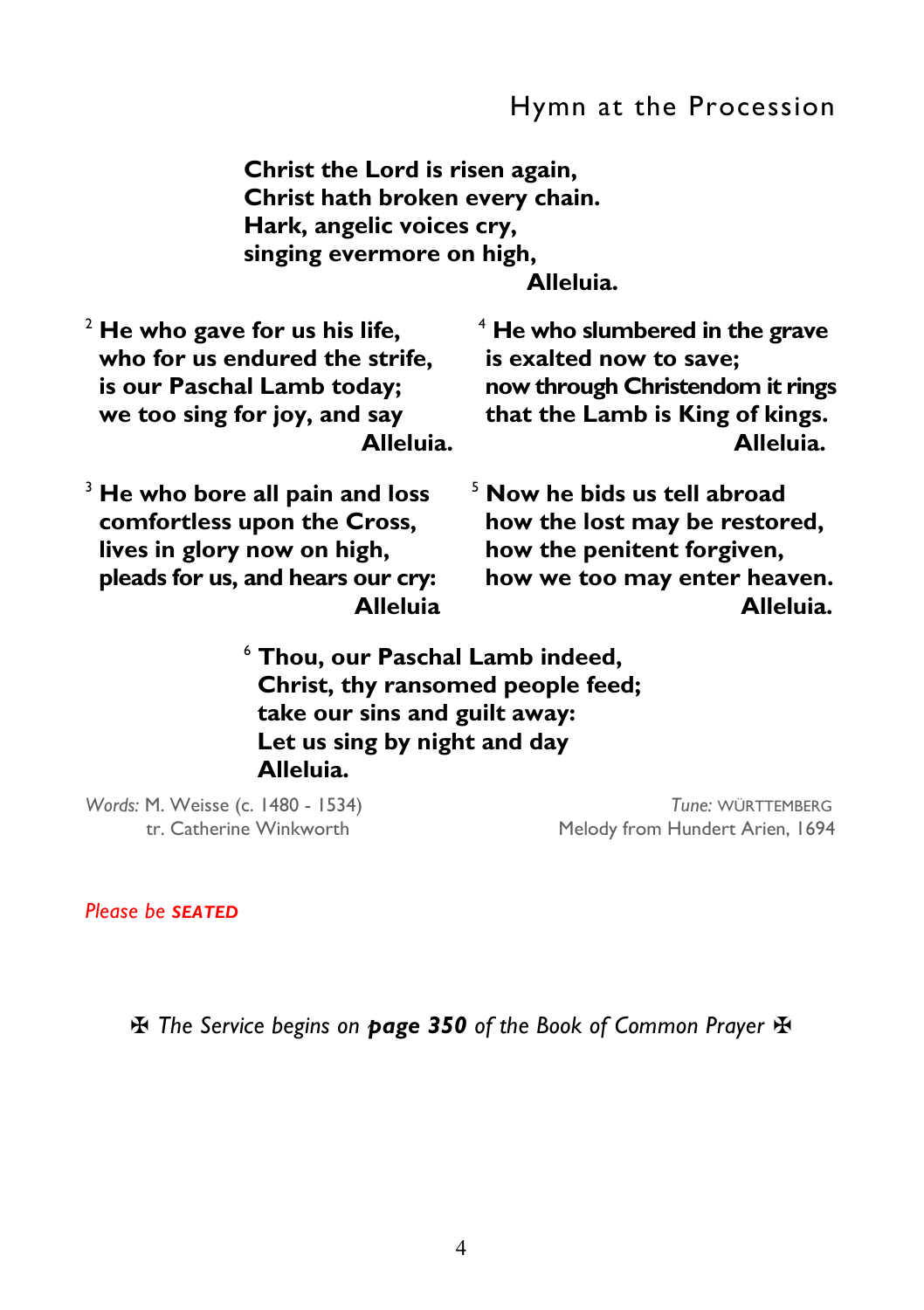# The Liturgy of the Word

## The Collect for the Day

*Read by the Presbyter* 

Lord of the hosts of heaven, our salvation and our strength, without you we are lost: guard us from all that harms or hurts and raise us when we fall; through Jesus Christ our Lord. **Amen.** 

# Old Testament Reading

A reading from the Book of the Prophet Isaiah chapter 6 .verses 1 to 8

In the year that king Uzziah died I saw also the Lord sitting upon a throne, high and lifted up, and his train filled the temple. Above it stood the seraphims: each one had six wings; with twain he covered his face, and with twain he covered his feet, and with twain he did fly. And one cried unto another, and said, Holy, holy, holy, is the Lord of hosts: the whole earth is full of his glory.

And the posts of the door moved at the voice of him that cried, and the house was filled with smoke. Then said I, Woe is me! for I am undone; because I am a man of unclean lips, and I dwell in the midst of a people of unclean lips: for mine eyes have seen the King, the Lord of hosts.

Then flew one of the seraphims unto me, having a live coal in his hand, which he had taken with the tongs from off the altar: And he laid it upon my mouth, and said, Lo, this hath touched thy lips; and thine iniquity is taken away, and thy sin purged. Also I heard the voice of the Lord, saying, Whom shall I send, and who will go for us? Then said I, Here am I; send me.

*At the conclusion of the reading:*  This is the word of the Lord. *All* **Thanks be to God***.*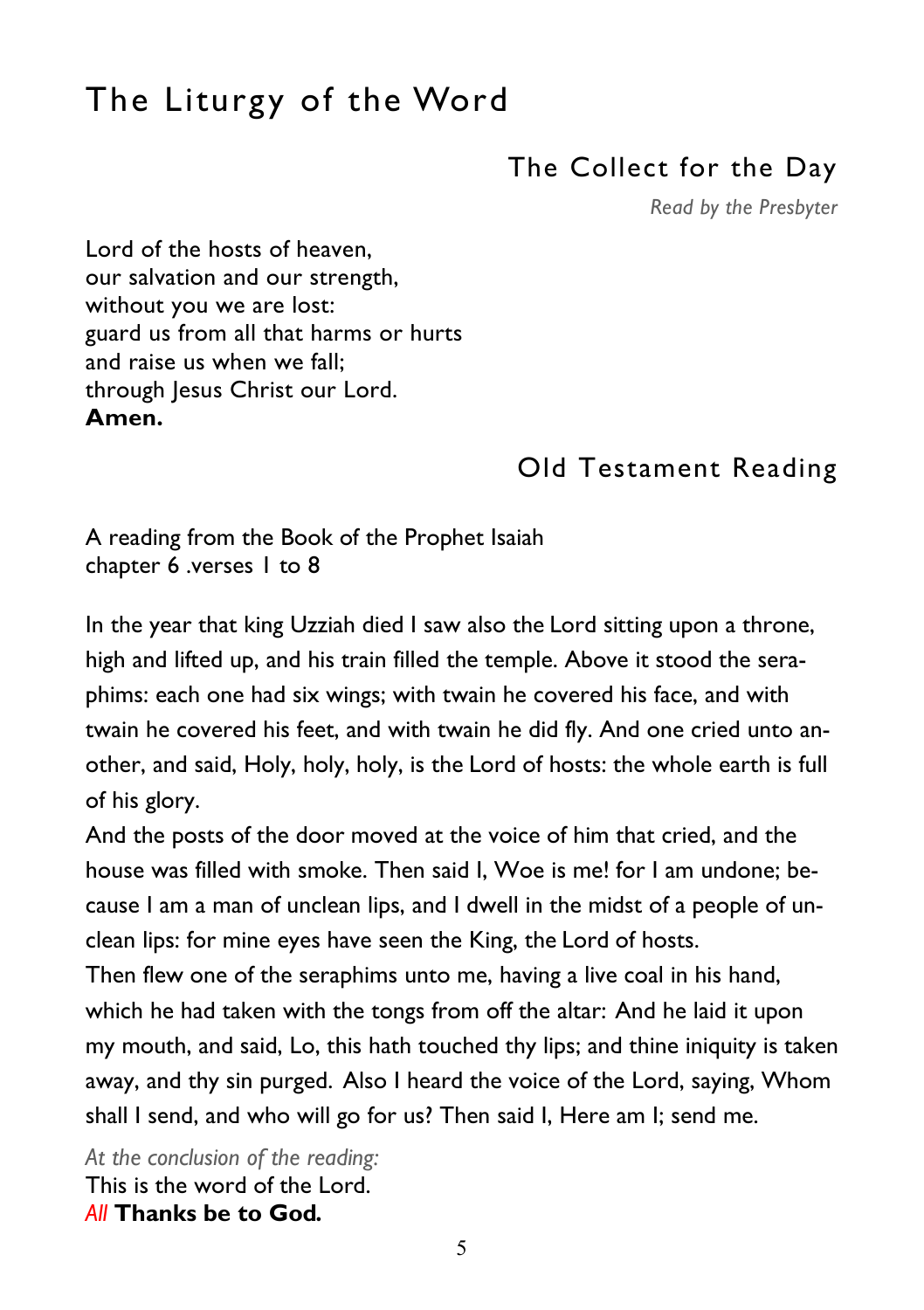#### Psalm 138 ● *Confitebor tibi*

I WILL give thanks unto thee, O Lord, with my whole heart : even before the gods will I sing praise unto thee.

 $21$  will worship toward thy holy temple, and praise thy Name, because of thy loving-kindness and truth : for thou hast magnified thy Name and thy word above all things.

<sup>3</sup> When I called upon thee, thou heardest me : and enduedst my soul with much strength.

4 All the kings of the earth shall praise thee, O Lord : for they have heard the words of thy mouth.

 $5$  Yea, they shall sing in the ways of the Lord : that great is the glory of the Lord.

 $6$  For though the Lord be high, yet hath he respect unto the lowly : as for the proud, he beholdeth them afar off.

<sup>7</sup> Though I walk in the midst of trouble, yet shalt thou refresh me : thou shalt stretch forth thy hand upon the furiousness of mine enemies, and thy right hand shall save me.

<sup>8</sup> The Lord shall make good his loving-kindness toward me : yea, thy mercy, O Lord, endureth for ever; despise not then the works of thine own hands.

#### *All STAND.*

 *Glory be to the Father, and to the Son, And to the Holy Ghost; As it was in the beginning, is now, and ever shall be: World without end. Amen.* 

*Please be SEATED.*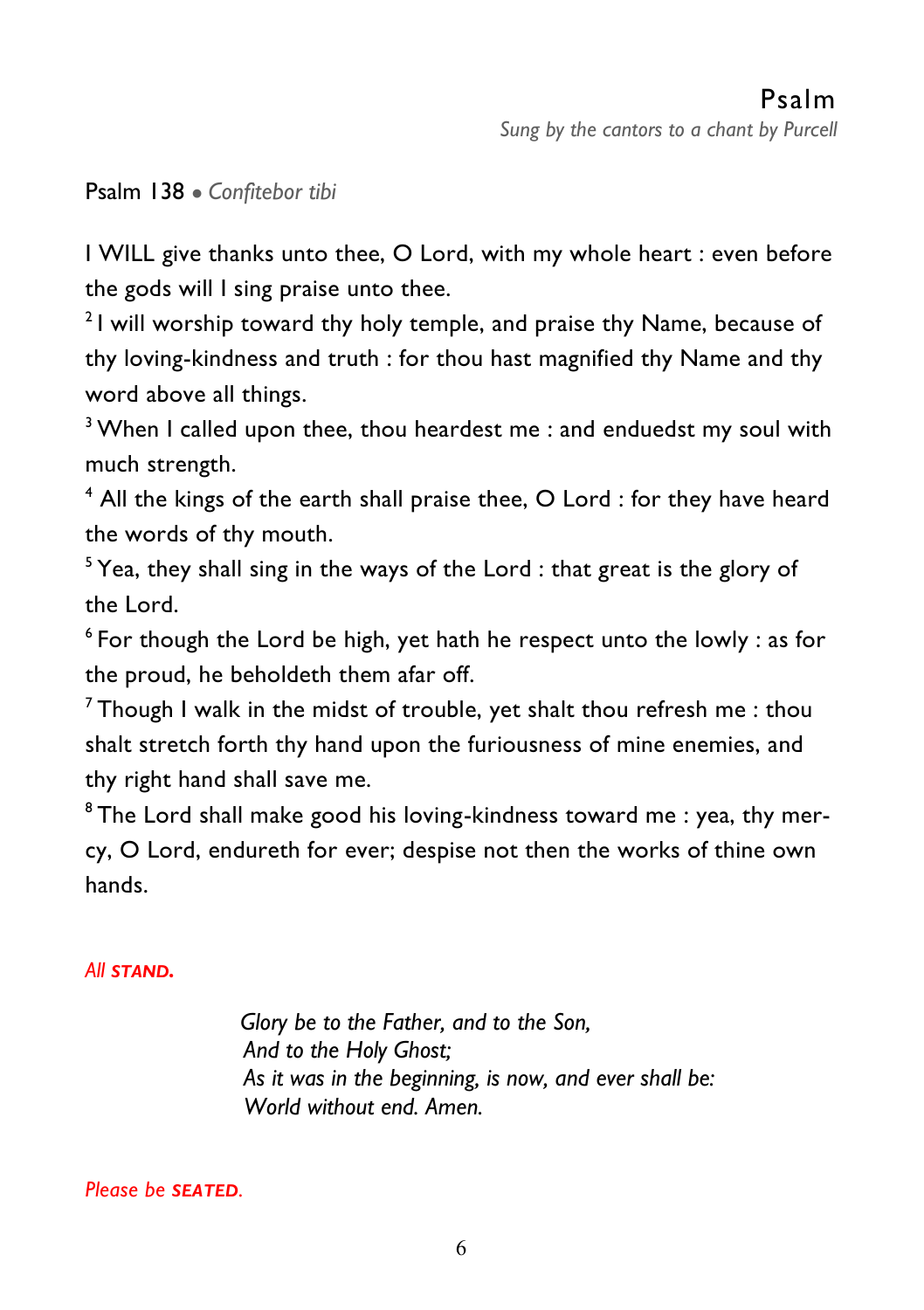A reading from the first letter of Paul to the Corinthians chapter 15 verses 1 to 11.

Now, brothers and sisters, I want to remind you of the gospel I preached to you, which you received and on which you have taken your stand. By this gospel you are saved, if you hold firmly to the word I preached to you. Otherwise, you have believed in vain. For what I received I passed on to you as of first importance: that Christ died for our sins according to the Scriptures, that he was buried, that he was raised on the third day according to the Scriptures, and that he appeared to Cephas, and then to the Twelve. After that, he appeared to more than five hundred of the brothers and sisters at the same time, most of whom are still living, though some have fallen asleep. Then he appeared to James, then to all the apostles, and last of all he appeared to me also, as to one abnormally born. For I am the least of the apostles and do not even deserve to be called an apostle, because I persecuted the church of God.But by the grace of God I am what I am, and his grace to me was not without effect. No, I worked harder than all of them—yet not I, but the grace of God that was with me. Whether, then, it is I or they, this is what we preach, and this is what you believed.

*At the conclusion of the reading:* 

This is the word of the Lord. *All* **Thanks be to God***.* 

*All STAND and join in singing the gradual hymn.*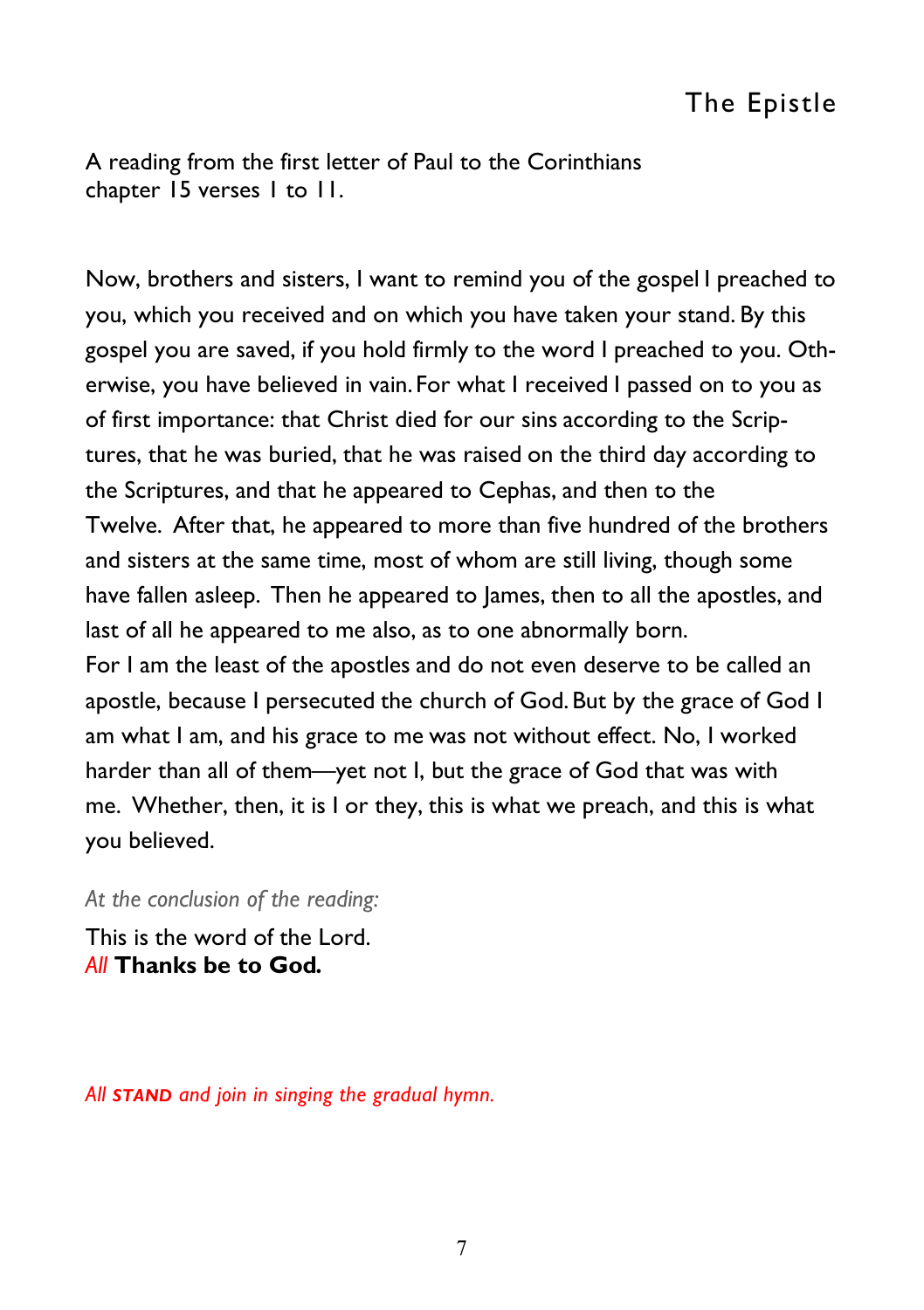**Jesus calls us o'er the tumult of our life's wild, restless sea; day by day his voice invites me, saying "Christian, follow me."**

<sup>2</sup> **As the first disciples heard it by the Galilean lake, turned from home and toil and kindred, leaving all for his dear sake.** 

<sup>3</sup> Jesus calls us from the worship <sup>4</sup> In our joys and in our sorrows,  **of the vain world's golden store, days of toil and hours of ease, from each idol that would keep us, still he calls, in cares and pleasures, saying "Christian, love me more." "Christian, love me more than these."**

> 5 **Jesus calls us! In your mercy, Saviour, help us hear your call; give our hearts to your obedience, serve and love you best of all!**

*Words:* Cecil Frances Alexander (1818 - 1895) *Tune:* GALILEE

William H, Jude (1851 - 1922)

*Remain STANDING for the Gospel.* 

## The Gospel of Christ

*All* **Alleluia.**  "Come, follow me," Jesus said, "and I will make you fishers of men." **Alleluia.** 

*The Gospeller* The Lord be with you *All* **and also with you.**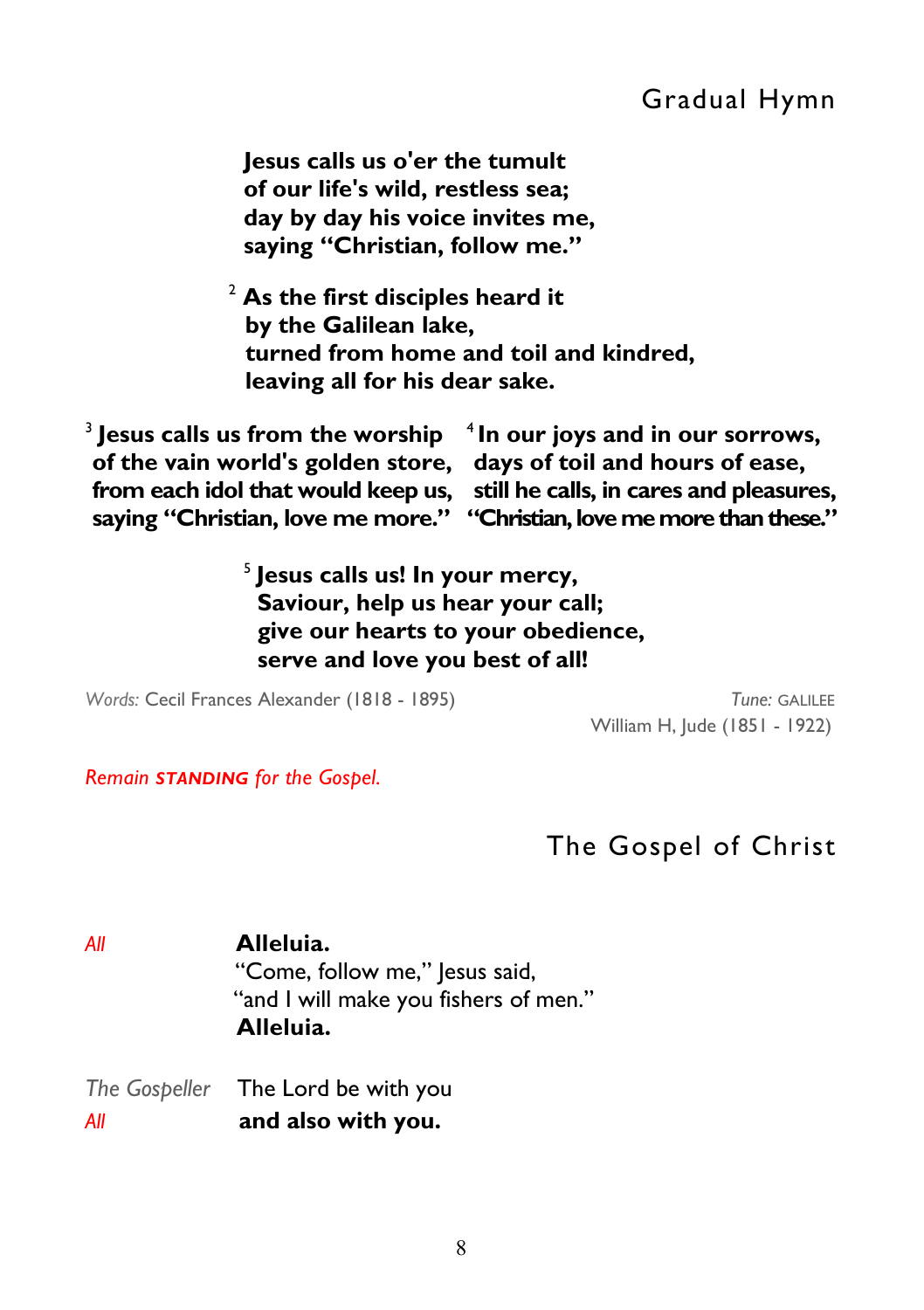Hear the Gospel of our Lord Jesus Christ according to St. Luke chapter 5 verses 1 to 11.

#### *All* **Glory be to Thee, O Lord.**

One day as Jesus was standing by the Lake of Gennesaret, the people were crowding around him and listening to the word of God. He saw at the water's edge two boats, left there by the fishermen, who were washing their nets. He got into one of the boats, the one belonging to Simon, and asked him to put out a little from shore. Then he sat down and taught the people from the boat.

When he had finished speaking, he said to Simon, "Put out into deep water, and let down the nets for a catch."

Simon answered, "Master, we've worked hard all night and haven't caught anything. But because you say so, I will let down the nets."

When they had done so, they caught such a large number of fish that their nets began to break. So they signaled their partners in the other boat to come and help them, and they came and filled both boats so full that they began to sink.

When Simon Peter saw this, he fell at Jesus' knees and said, "Go away from me, Lord; I am a sinful man!" For he and all his companions were astonished at the catch of fish they had taken, and so were James and John, the sons of Zebedee, Simon's partners.

Then Jesus said to Simon, "Don't be afraid; from now on you will fish for people." So they pulled their boats up on shore, left everything and followed him.

#### *At the end of the Gospel:*

*The Gospeller* This is the Gospel of Jesus Christ. *All* **Praise be to Thee, O Christ.** 

*Remain STANDING for the Creed, all reciting together.*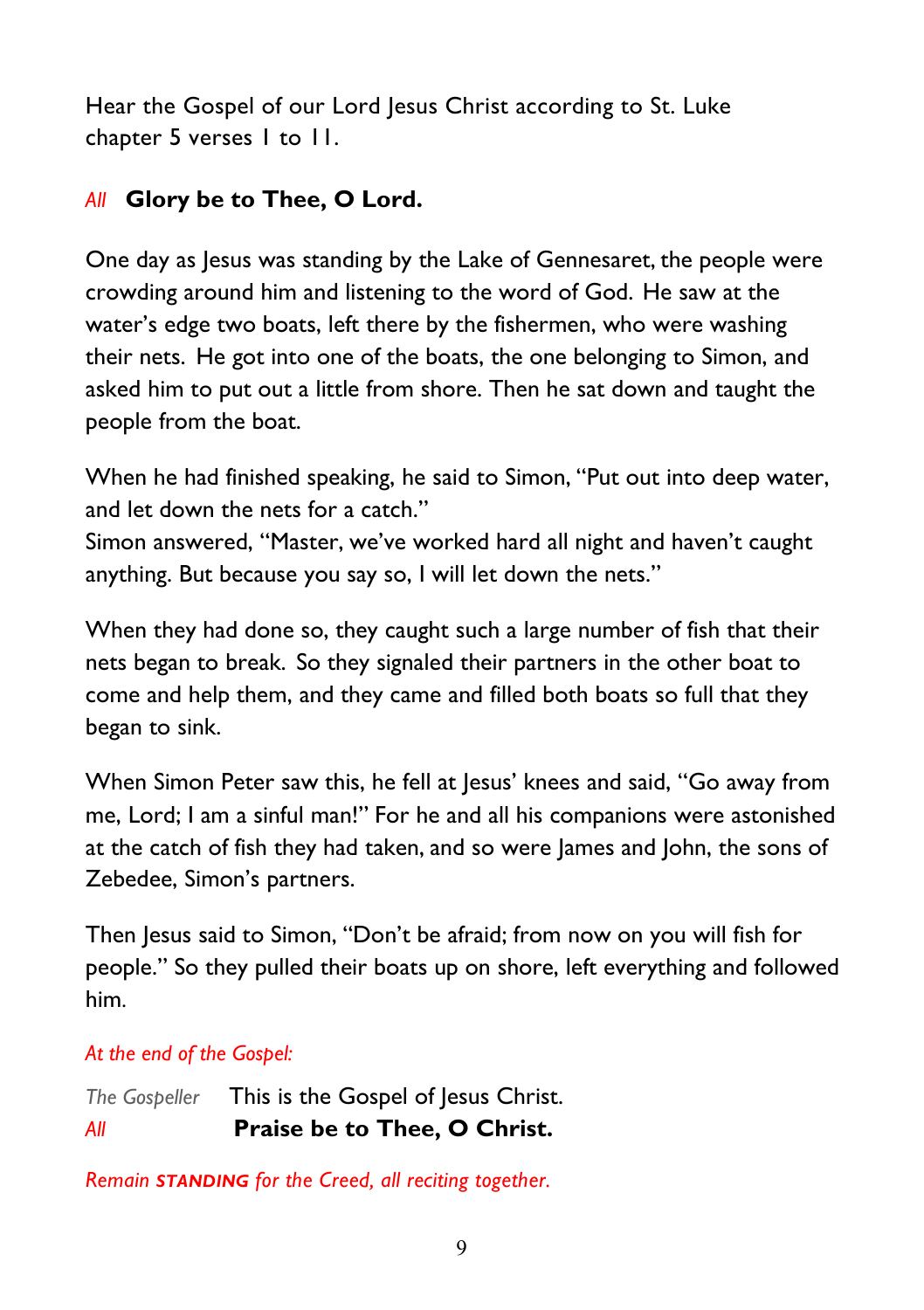# The Nicene Creed | *Page 354*

*Please be SEATED.* 

#### Sermon

The Revd Avinash Rangayya

#### Welcome and Announcements

*All STAND.* 

# The Liturgy of the Sacrament

## The Peace

*.* 

*The Celebrant offers a greeting of peace* 

 Hear this mystery: we are all the children and heirs of the Holy One. Welcome your brothers and sisters with the peace that God has given us through Christ Jesus. *Romans 8*

The peace of the Lord be always with you  **and also with you.** 

Let us offer one another a sign of peace.

*While remaining in your place, share the sign of peace with a namaste with your neighbour.*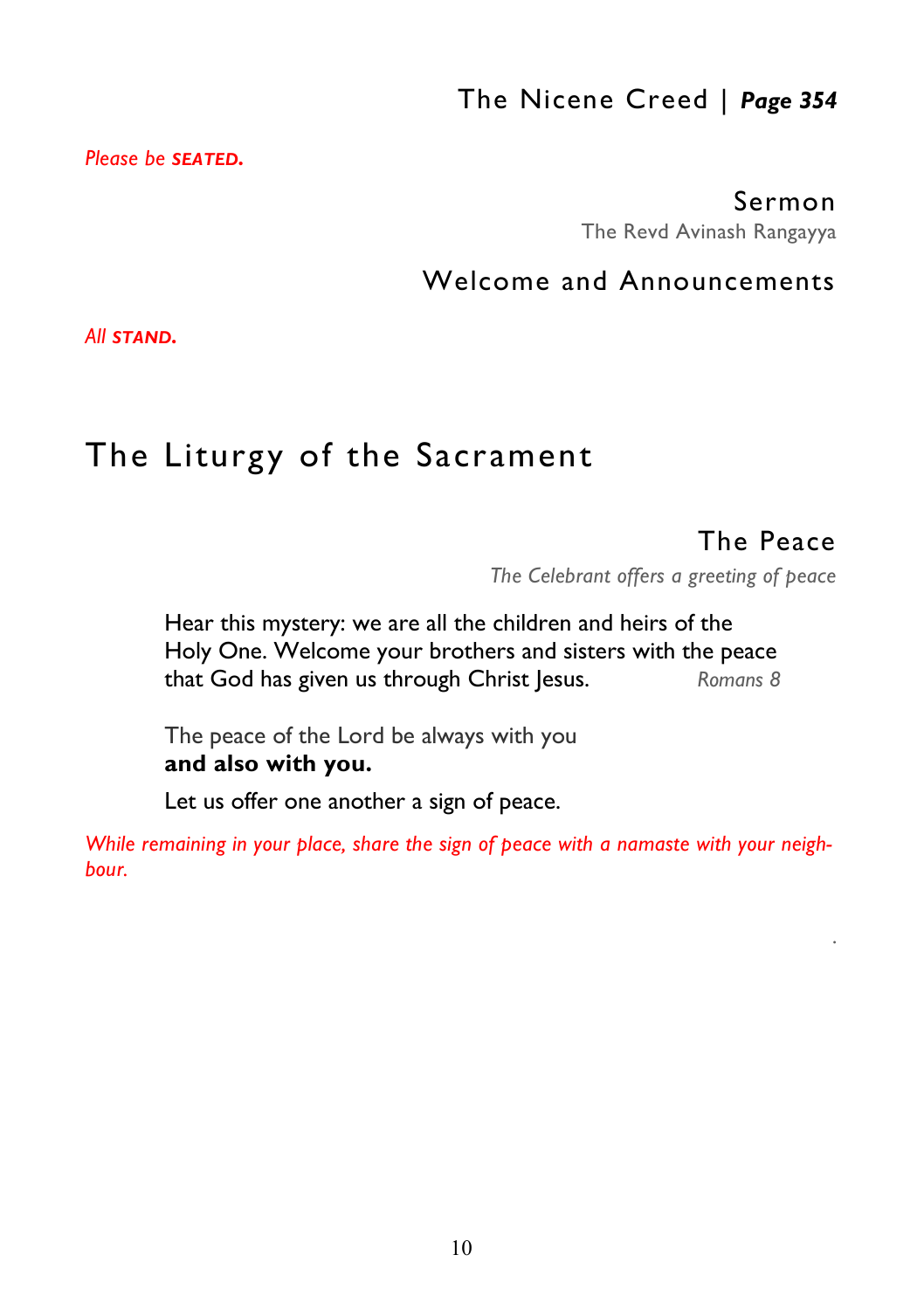# Preparation of the Table Hymn at the Offertory

*At this time an offering will be received for the ministries of the Cathedral. Thank you for your generosity. All join in singing the hymn.* 

<sup>1</sup>**I, the Lord of sea and sky, I have heard my people cry. All who dwell in dark and sin my hand will save.** 

**I who made the stars of night, I will make their darkness bright. Who will bear my light to them? Whom shall I send?** 

*Here I am, Lord. Is it I, Lord? I have heard you calling in the night. I will go, Lord, if you lead me. I will hold your people in my heart.* 

<sup>2</sup>**I, the Lord of snow and rain, I have borne my people's pain. I wept for love of them. They turn away.** 

 **I will break their hearts of stone, Give them hearts for love alone. I will speak my word to them. Whom shall I send?** 

*Here I am, Lord. Is it I, Lord? I have heard you calling in the night. I will go, Lord, if you lead me. I will hold your people in my heart.* 

| $3$ I, the Lord of wind and flame, | <b>Finest bread I will provide</b> |
|------------------------------------|------------------------------------|
| I will tend the poor and lame.     | Till their hearts be satisfied.    |
| I will set a feast for them.       | I will give my life to them.       |
| My hand will save.                 | Whom shall I send?                 |

*Here I am, Lord. Is it I, Lord? I have heard you calling in the night. I will go, Lord, if you lead me. I will hold your people in my heart.* 

*Words:* Isaiah 6 *Music:* Daniel Schutte (b. 1947)

*All say* Offertory Prayer | *page 357* 

*Please be SEATED*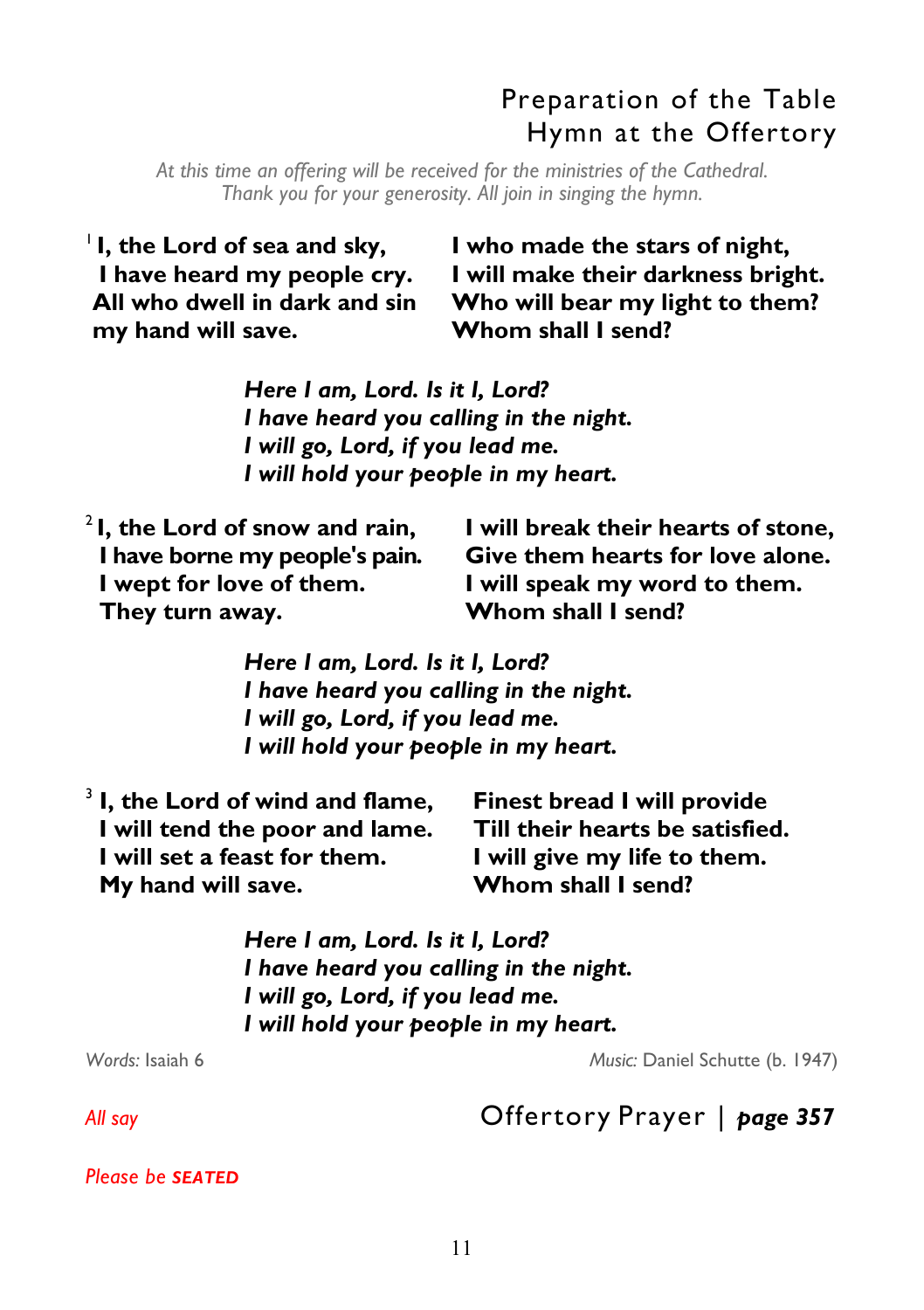#### The Intercession | *page 358*

# The Preparation for Communion | *Page 361*

The Consecration | *Page 363* 

#### The Communion | *Page 368*

*Communicants are requested to leave space on either side of them when they receive Communion.* 

*While seated, we sing* 

#### Hymn at the Communion

**Let us break bread together on our knees; let us break bread together on our knees:** 

> *When I fall on my knees with my face to the rising sun, O Lord, have mercy, if you please.*

**<sup>2</sup>Let us drink wine together on our knees; let us drink wine together on our knees.** 

> *When I fall on my knees with my face to the rising sun, O Lord, have mercy, if you please.*

<sup>3</sup>**Let us praise God together on our knees; let us praise God together on our knees.** 

> *When I fall on my knees with my face to the rising sun, O Lord, have mercy, if you please.*

> > African American Spiritual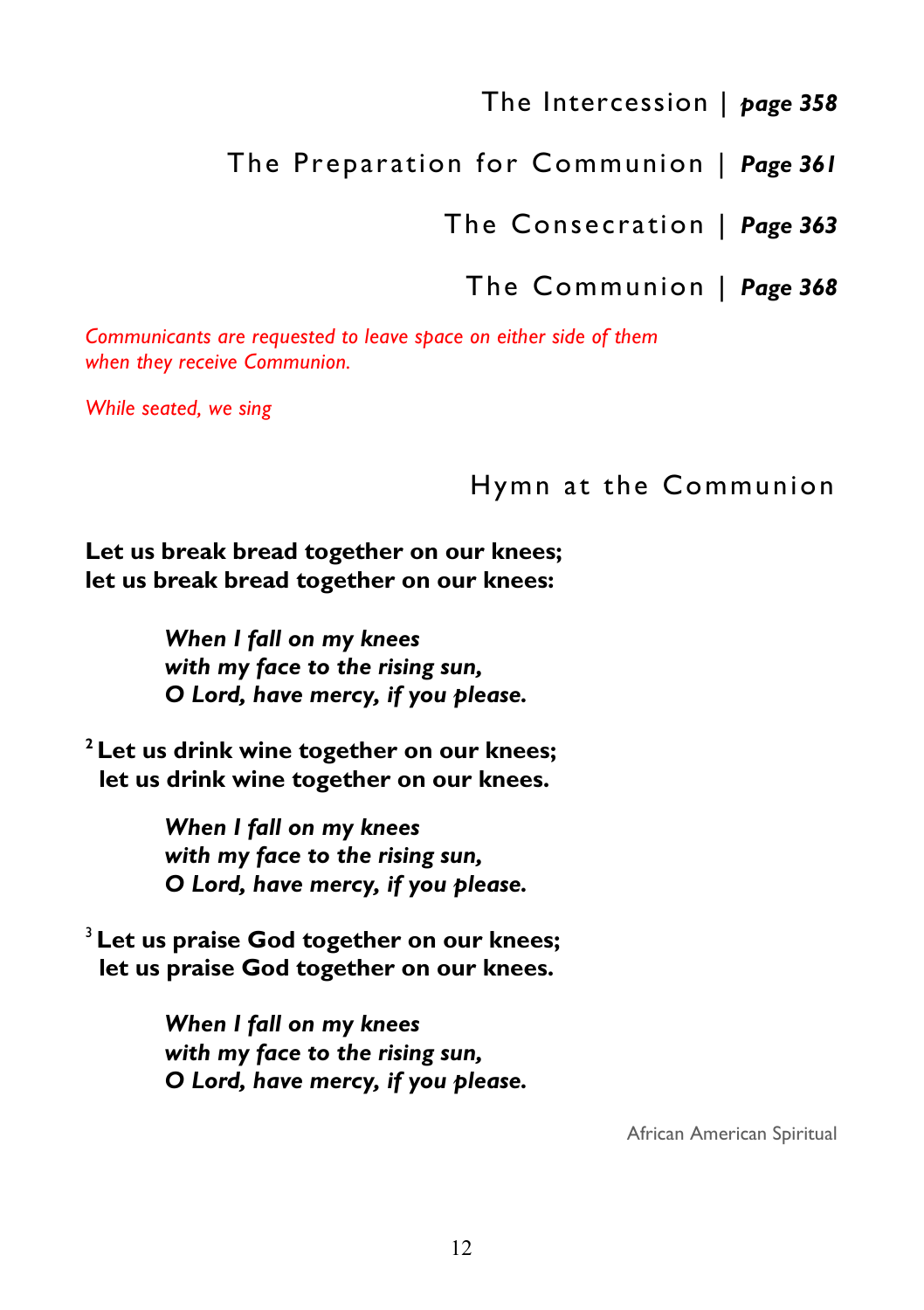*All STAND and say.* 

#### Post Communion Prayer

**Go before us, Lord, in all we do with your most gracious favour, and guide us with your continual help, that in all our works begun, continued and ended in you, we may glorify your holy name, and finally by your mercy receive everlasting life; through Jesus Christ our Lord.** 

*All sing.* Gloria in Excelsis | *Page 371*

#### The Blessing

*The Presbyter* 

The Lord bless you and watch over you, the Lord make his face shine upon you and be gracious to you, the Lord look kindly on you and give you peace; *cf Numbers 6.24,25*  And the blessing of God almighty, † the Father, the Son and the Holy Spirit, be among you and remain with you always. **Amen.** 

*All join in singing the hymn at the closing. Turn over.*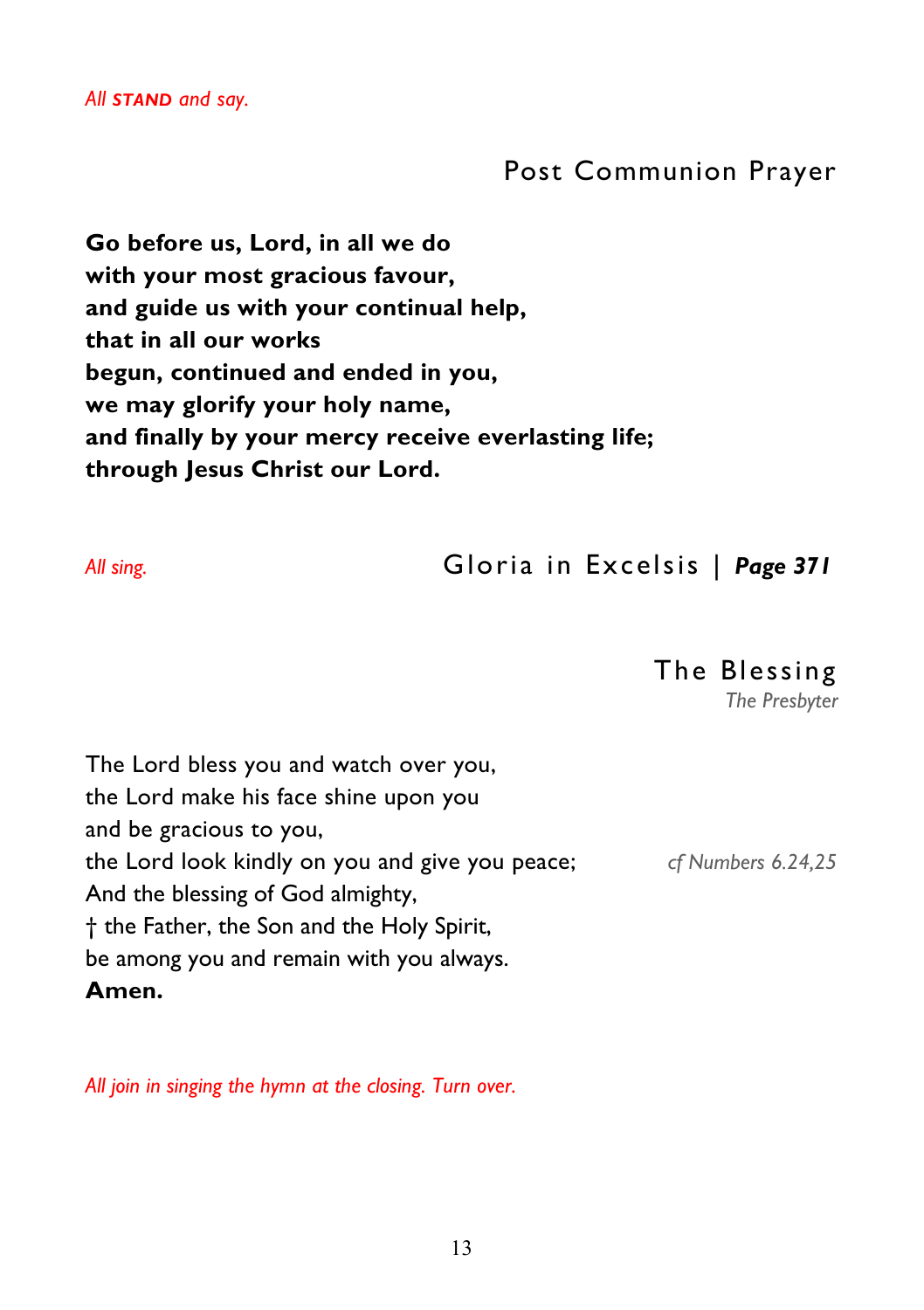# Hymn at the Closing

**Guide me, O thou great Redeemer, pilgrim through this barren land; I am weak, but thou art mighty; hold me with thy powerful hand: Bread of heaven, feed me now and evermore.** 

<sup>2</sup>**Open now the crystal fountain whence the healing stream doth flow; Let the fiery cloudy pillar lead me all my journey through: Strong deliverer, be thou still my strength and shield.** 

<sup>3</sup> **When I tread the verge of Jordan, bid my anxious fears subside; death of death, and hell's destruction, land me safe on Canaan's side: Songs of praises I will ever give to thee.** 

*Words:* W. Williams (1717 - 91) *Tune:* CWM RHONDDA

John Hughes (1873 - 1932)

Dismissal *From the West Door the Presbyter says* 

Go in peace to love and serve the Lord. *All* **In the name of Christ. Amen.** 

## Postlude

*Cwm Rhondda* – an arrangement for organ Paul Manz, *Op. 14* (1919 - 2009)

*Bank details to make your online offering and payment of subscription.* 

*Name:* Society of St Thomas' Cathedral *Account no.:* 917010054452406 *Bank:* Axis Bank Ltd *Branch: Fort, Mumbai - 400 001*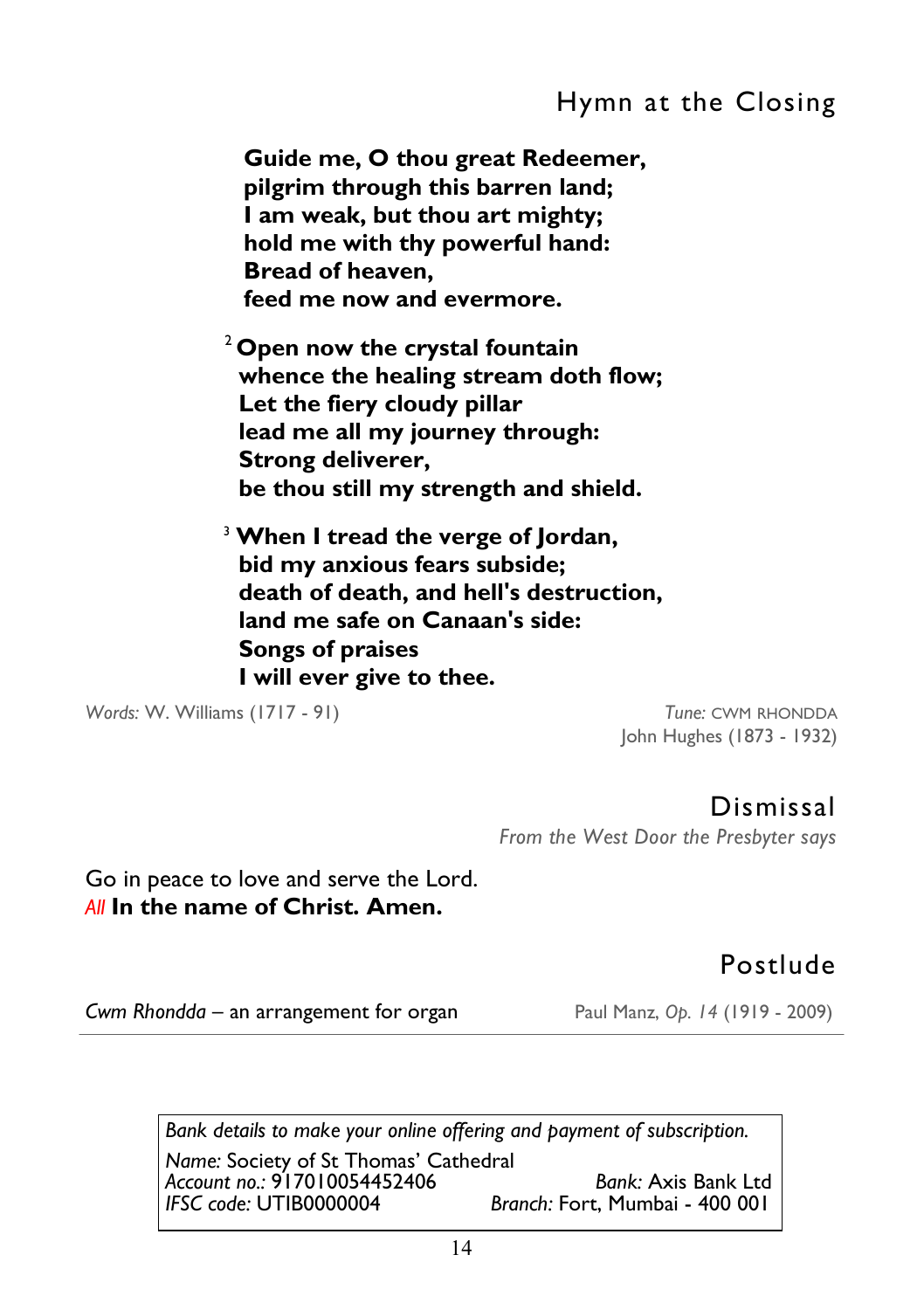#### **Birthdays this week**

*May God bless you abundantly.* 

Valentina Mathew (6), Dinesh Sathia Raj (6), Lena Khan (9), Rebekah Paul (11), Rhea John (12)

#### **Wedding Anniversaries this Week**

*Be blessed with love, joy and companionship all the years of your life.* 

Sonal & Sanjay Parmar (10), Ann & Raj Iype (11)

# Prayer Requests & Announcements

*Your prayers are requested for* 

† God's healing hand on those who are unwell. Pray for an end to the pandemic.

† areas of our world affected by extreme climatic conditions.

† an easing of the tensions between Russia and Ukraine.

† in the Diocese, The Church of the Holy Redeemer, Dadar and the Revd Shimon Samuel

† the *Church of North India's* Diocese of Jabalpur and the Most Revd Prem Chand

Singh *(Moderator)*.

† the *Church of South India's* Diocese of Kanyakumari and the Rt Revd Anantha Chelliah. † in the *Anglican Communion*, the Church of Ireland and the Most Revd John McDowell.

*Days to remember in the Church Calendar this week* 

Titus, *Companion of Paul (Evangelist)* - 6<sup>th</sup> February.

Revd Narayan Vaman Tilak, *baptised 1895 (Marathi poet and hymn writer)* -

 $10^{\text{th}}$  February

- Alexander Duff, *1878 (Educationist, Evangelist)* 12<sup>th</sup> February
- Recording of the Sunday morning 8.45 a.m. Eucharist resumed from last week. The recording is uploaded on the Cathedral's *YouTube* channel. We express our thanks to Leona Michyari for enabling this to happen.
- Contributing towards flowers in the sanctuary is a beautiful way to remember loved ones and give thanks for blessings. You can approach the Presbyter if you would like to do so.

ST. THOMAS' CATHEDRAL 3 Veer Nariman Road, Fort, Mumbai – 400 001 Presbyter-In-Charge: The Revd. Avinash T. Rangayya Telephone: (Vestry) **2283 9783**, (R) **2207 1275**, **98207 50090**  *Contact the Presbyter for pastoral visits and administering Communion to the house-bound.* FOR PRIVATE CIRCULATION ONLY. PLEASE SHARE THIS SERVICE BULLETIN WITH A FIREND.

> **Website** http://stthomascathedralmumbai.com Subscribe to the Cathedral's *YouTube* channel